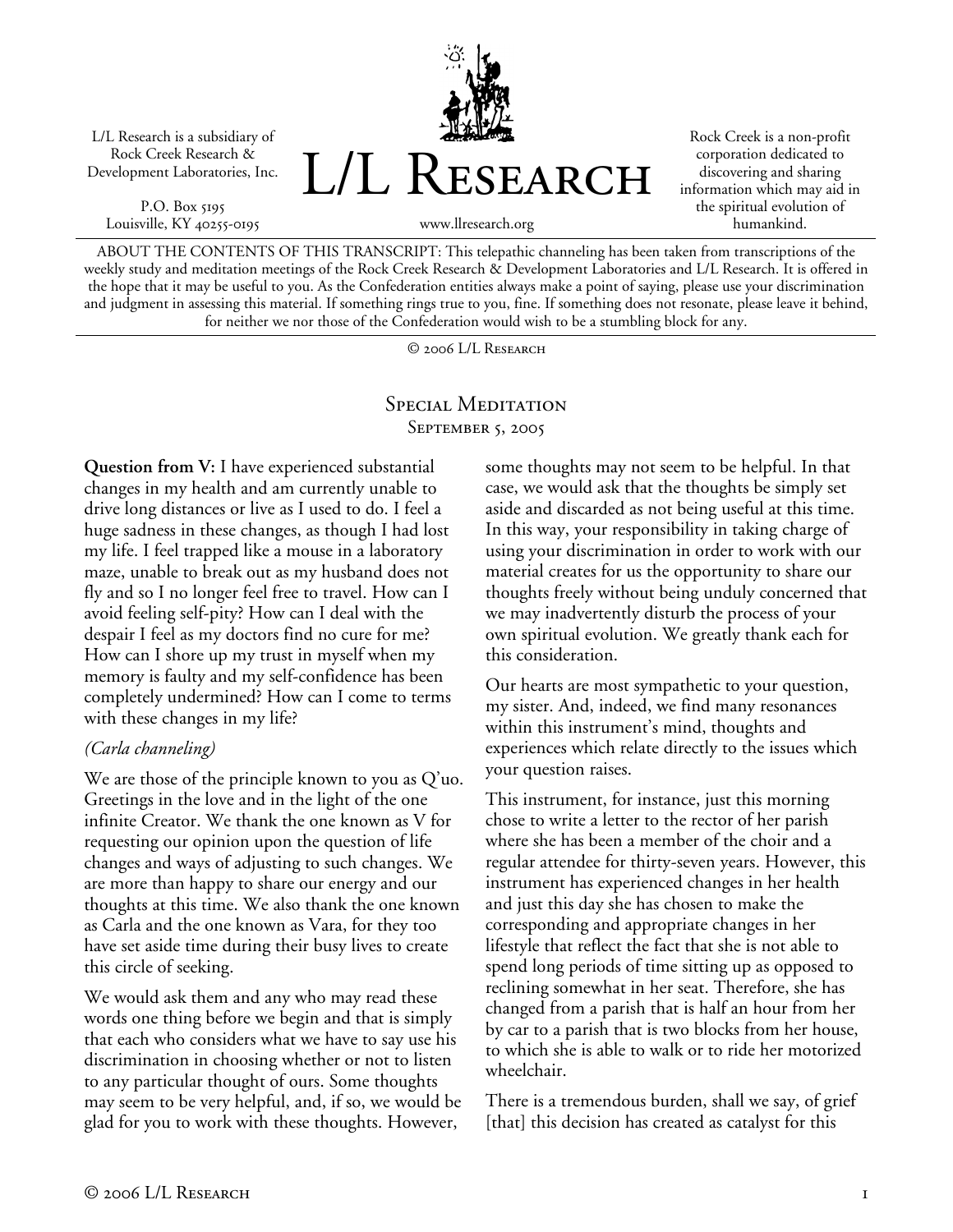instrument to use as a gift as she works through it and acknowledges and processes her legitimate and authentic feelings and emotions. Change is difficult to accommodate. This instrument, herself, is not yet aware on a conscious level of this burden or gift of grief or the other attendant and seemingly negative emotions connected with this decision to change churches. There is anger and frustration and it is directed not at others, but at herself. How could she be so foolish as to become weak in the body? How could she be so poor in worth as to be unable to carry on with a pattern that fit her life and suited her personality for thirty-seven years?

Yet, because this instrument is one who tends towards dealing straightforwardly with perceived catalyst, the instrument has started the process of moving through the evolution that such change as she has instituted requires.

Just in such a way, my sister, have you faced, at last, the changes that have taken place in your life and the burden and gift of catalyst that these changes have brought to you. And so we would begin [by speaking] about change itself.

The nature of your present experience of life on planet Earth is that of having to deal with change repeatedly and cyclically. There were changes from babyhood to being a schoolchild that were most difficult. There were similar changes from childhood to being a teenager, from being a teenager to being a young adult, and so forth. Every cycle of living has a natural periodicity.

There is that time when a new cycle of living is brand new and everything is exciting. There is the blooming or thriving part of a cycle when the first flush of joy at the new cycle is gone, and, similarly, so are the difficulties involved in making the changes to accommodate the new cycle over with, processed and done with. In this time of the heyday or the summer of a cycle, there is a wonderful feeling of settling into a new environment and making it your own. While this season is occurring, it can easily seem as though this situation of life were in a state that could be sustained comfortably and joyfully the whole rest of one's life on planet Earth.

Yet inevitably, in time, that cycle, too, has its season of waning days and early nights. Eventually there comes the time when that cycle has come to an end and another cycle has begun.

It is those times that are frequently called the dark night of the soul. For as one undergoes the death of oneself as known within one cycle, it is not at all easy to retain enough confidence in the underlying sturdiness of the self to have faith in the fact that this new cycle that is just beginning has benefits as well as causing changes that are more uncomfortable and seem to indicate, in a way, the death of the self.

Change and all of its concomitant gifts of struggle, pondering, adjustment and all of its emotional burdens or gifts such as frustration and anger at having to change and that lack of self-confidence as to whether one will be able to weather the change satisfactorily, do not feel either helpful or comfortable. One is very tempted to ask the self why one must go through these changes. The basic question here, my sister, is why life is all about repeated times of change. We would answer that by asking you to consider yourself in a way that you perhaps have not considered yourself before.

We ask you to consider your physical body as a spiritual refinery, an oven, if you will, or a furnace in which old things are burnt up and changed into new things. The nature of transformation in the physical world often contains an element of destruction. If one wishes to process ore to refine the metal that is considered precious out of the basic ore, one must place the ore into the refining fire. There, the original material is actually transformed by melting it, reducing the ore to its component parts and, through the processes of refinery, taking away the slag or waste products and collecting the pure and precious metal.

My sister, within your body you carry the precious gift of consciousness. You hoped by placing this enormous and magical consciousness into the cup of your body to carry into an environment which is rich in the sense of time and place, your entire consciousness held within a tiny cup which is your body.

You gave yourself gifts of personality and as well you gave yourself gifts of limitation and even confusion. Before incarnation, it was your judgment that the love, the wisdom, and the power or will within you may not be completely in balance, according to the highest and best vision that your infinite and eternal spirit would judge. And so you sat down with your higher self, or, as this instrument sometimes calls it, your guidance system, before incarnation and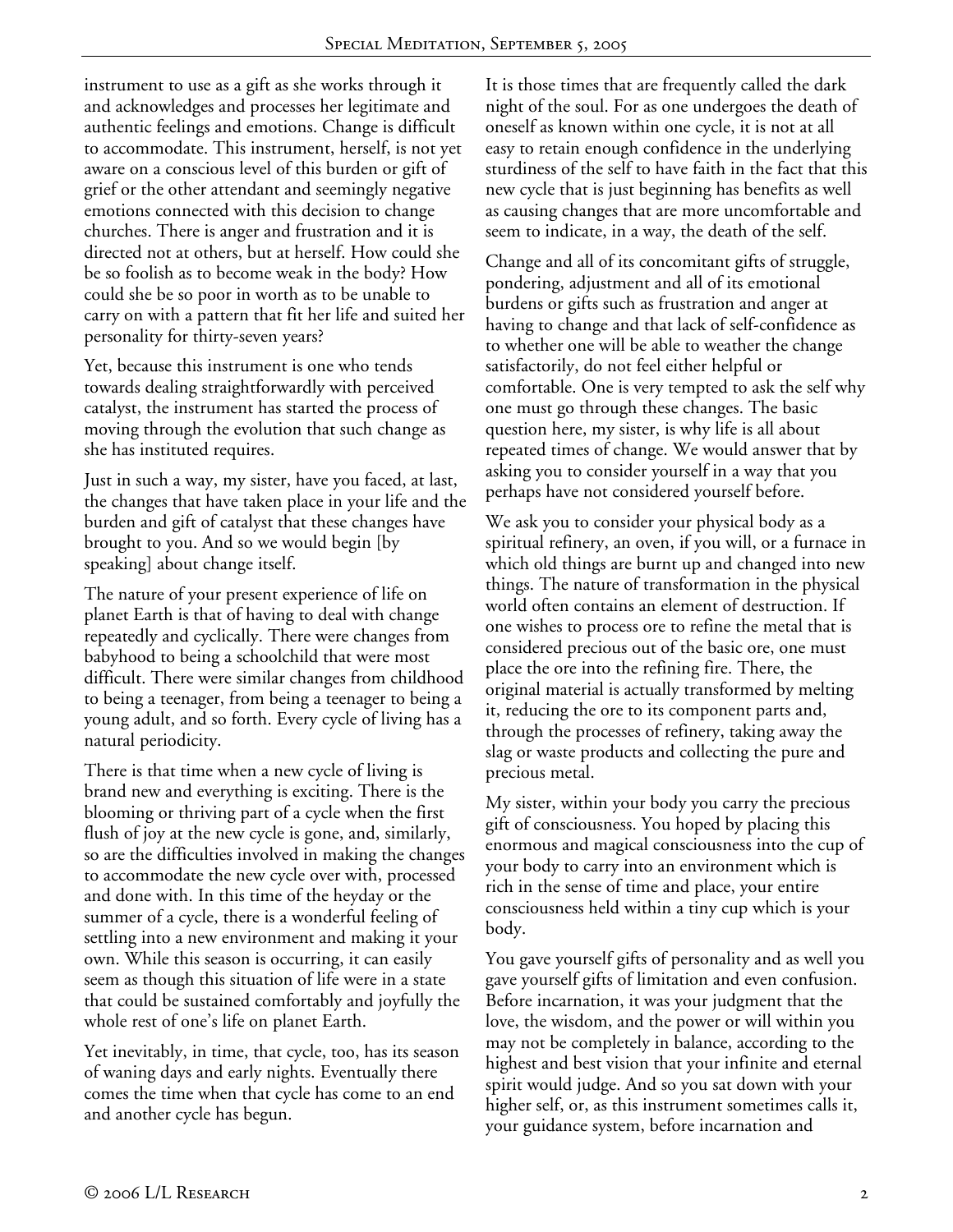planned carefully the shape and the general themes of an incarnation within this system of illusions that you call reality or life.

Having only your faculty of faith at your side, you wished within this fiery furnace of life on Earth to take an incarnationally long look at this balance that you have within your self, largely [the balance] between love and wisdom.

For many entities coming into incarnation and already qualified for graduation to fourth density which is your case, my sister—the balance between love and wisdom [is], by your own judgment, that is, to be long on love and short on wisdom. It is, in fact, one of this instrument's incarnational lessons. And so we speak to you both when we say that many of the changes in both of your lives have to do with reining in this tremendously large heart that you have and this enormous desire to serve and finding a slightly enhanced balance between love and wisdom in which you have granted to wisdom a larger portion of the value that you place upon your thoughts.

Wisdom does not seem to be as important as the open heart [to you both] and the absolute love that you both so value. Yet love without wisdom creates a sense of martyrdom and often an abbreviated end to an incarnation as an entity keeps giving beyond [that] which she can give, until she literally breaks her health and is therefore taken out of the incarnation by illness. Therefore, this instrument has worked long and hard on a very conscious level for some years at attempting to be more and more aware of the importance of asking for the gift of wisdom.

There are a number of ways to ask for wisdom. This instrument's way is to move into a state of meditation and then simply ask the self, "What would my highest and best self do in this situation?" Often, the suggestion that comes into the mind at this point is one which is not attractive to the waking personality. For instance, when this instrument first considered moving her letter of membership from one Episcopal parish to another, her warm and loving heart which passionately adores her present church, simply shut off the conversation. It was not until repeated experiences of pain and suffering caused this instrument to revisit her inner conversation that she was able to acknowledge the gift of wisdom and to move into the fiery furnace of transformation and to ask, in all humility, "What

does my highest and best self guide me to do in this situation?"

When this instrument finally asked the question in that way, the answer was immediate and simple: it was time for a change. And not only that, it was time to embrace that change, to look forward to that change and to run towards that change, even though she did not know and still does not know what will happen next.

We would suggest to you, my sister, that you have encountered the beginning of a cycle in your life at this time. That cycle can be identified as that time of transformation that moves from middle age into old age and from vigorous health into declining health. We ask you to be consciously aware at this moment that this is not, in and of itself, a negative change. It is a part of the natural progression of your body, your mind, and your spirit within incarnation on planet Earth.

We would suggest to you further that, as the body begins to fall away, the gift of that seemingly negative occurrence to you is that it has become obvious to you that you are not your body, if you have the courage to grasp this gift and use it.

Within your question you stated that your memory is faulty and yet we would greatly expect, as is the truth of most entities, that your memory of how it feels to be yourself is intact. You have not lost one iota of your identity. And you shall not lose any portion of meaningful identity throughout this cycle.

As you enter into the gates of larger life at the end of this cycle, your identity will still be intact, just as it was when you entered through the gates of birth into this that you call incarnation or life.

Indeed, for all the seeming changes that you have experienced throughout your life, we would say to you that your actual, internal identity has shifted very little. This is to be expected. You are a citizen of eternity. This incarnation was designed to enable you to work on subtle points of balance within your eternal nature and to give you the opportunity to serve.

Now, service to others is in part service to perceived other selves. It is in part service to the greater consciousness that lies within you in that you are serving the Creator as you dig down deeper and deeper within yourself to discover the true nature of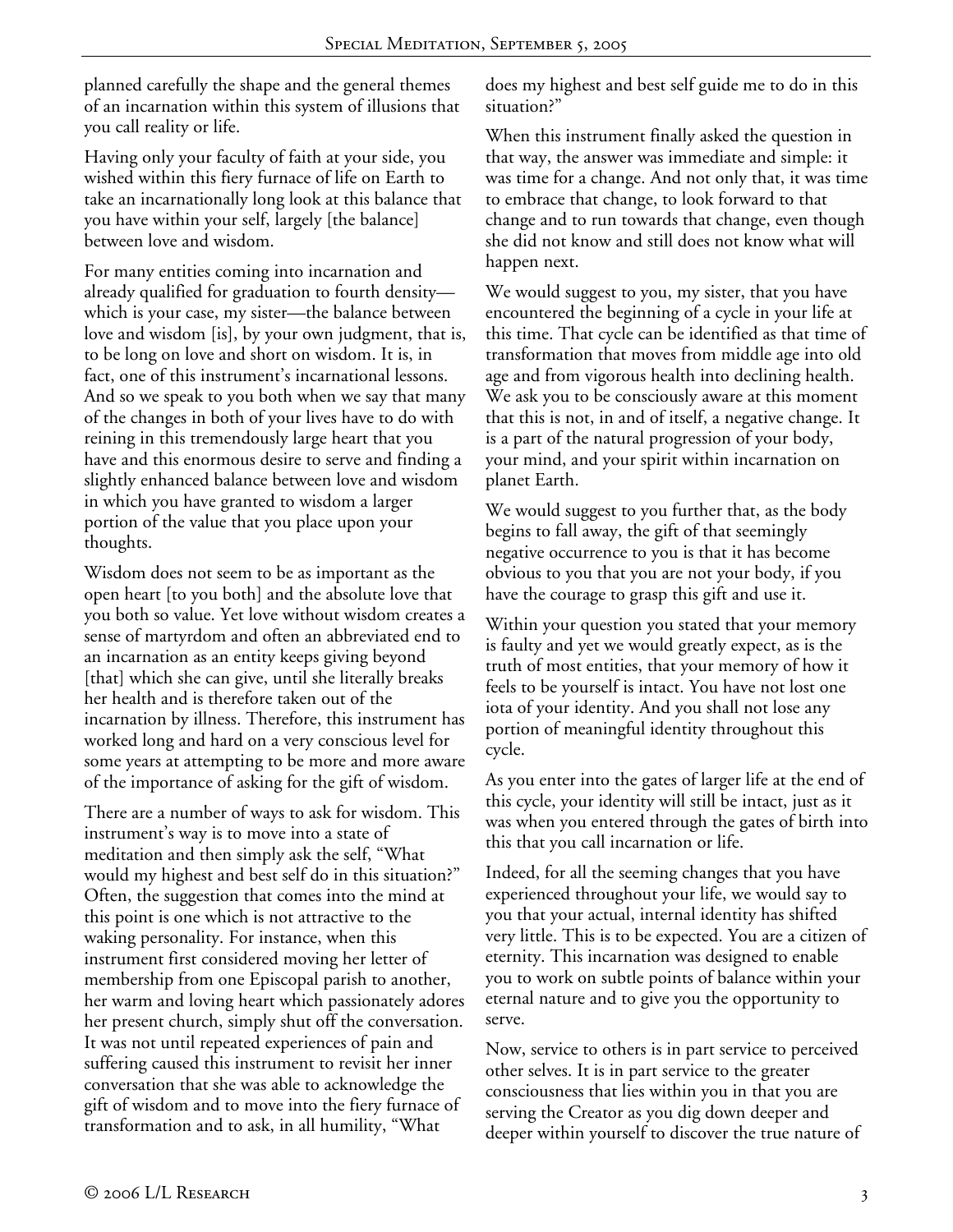who you are. And further, it is service to the infinite Creator.

As you enter into the gates of larger life, move through the death process, and begin to review the incarnation you will find that this review, when finished, is the most precious gift that you could possibly give the Creator. You have worked tremendously hard in your incarnation to observe accurately and think deeply upon the experiences that you have undergone. Your heart has been opened and made joyful by many things within your incarnation, and that same heart has been sorrowed and broken by many other things which have occurred within the same incarnation. Both the joys and the sorrows have etched patterns within your energy body and have created for you a sharpening, a focusing, and a clarity of the colorations of that energy body. You have learned much and you have earned those lessons learned. And everything that you have learned is part of your gift to the infinite Creator.

The Creator sent you forth, at the beginning of this creation, as a collector, observer and transmuter of experience. Your job has been, and continues to be, to observe all things; to create within yourself an awareness of how you feel about those things; to create questions and find the heart of your desire as you look at how you feel, and then to move yourself forward along the paths that you have chosen in order to respond.

Again and again you have been called forth from contentment into discontent, from sameness into change, from stability into the seeming chaos of transformation. This is such a transformational time for you as well as for this instrument. We would ask simply that you approach the changes that this time in your life calls forth from you with a stubborn and fearless faith that all is well and that these transformational changes are not to your detriment although the world may see them that way.

We ask you to have the faith to know beyond all telling and beyond all doubting that what is happening to you is perfect. It is precisely what should be happening at this point in this incarnation. The material of loss is rich material, my sister.

We would speak a bit about the issue of self-worth. For loss is experienced in an entirely different way by a self-confident person from the way it is

experienced by a person who is suffering a feeling of a loss of self-worth. You and this instrument, once again, have a great deal in common in that both of you have repeatedly had your self-confidence undermined almost completely. In this instrument's case, it has occurred largely within childhood and not so much within any portion of adulthood. However, this instrument tends to spend time inadvertently moving into the precincts of low selfworth and lack of self-confidence on an instinctual or knee-jerk-reaction basis.

And we find, my sister, [that you], both in childhood and in adulthood, have been challenged by those who do not give you respect and do question your worth. This is very difficult catalyst to ignore and it tends to be internalized so that those voices from outside you that say, "You are not worthy," become that voice within you which says, "You are not worthy. You are faulty. You are in error."

We suggest to both the one known as V and the one known as Carla that whenever you find yourselves speaking to yourself in tones that have internalized this judgment of the self, that you—verbally, consciously, and out loud—correct the statement. If you say, "Oh V, you are so stupid! You forgot the phone call," stop right there, my sister! For you have the work of the refining fire.

For you are not stupid. You are a woman with a faulty memory. That does not make you unworthy. It makes you a woman with faulty memory. Pick yourself up, as the song says, dust yourself off, and say to yourself, "You are worthy. You are perfect. Now, what shall we do about the late phone call? Let us correct that error. Let us move onward. Everything is okay. All is well." It is much more important for you to achieve that feeling of selfworth within yourself than to worry or fret because you have forgotten a telephone call.

This instrument also has faulty memory and this instrument and the one known as Vara were laughing together at that fact when they realized that the time for the call had come and gone<sup>1</sup> and perhaps it would be necessary to call the one known

1

<sup>&</sup>lt;sup>1</sup> V called for her appointment a half-hour later than she intended, as she had temporarily forgotten our appointment for the channeling session. We were able to go ahead and have the session.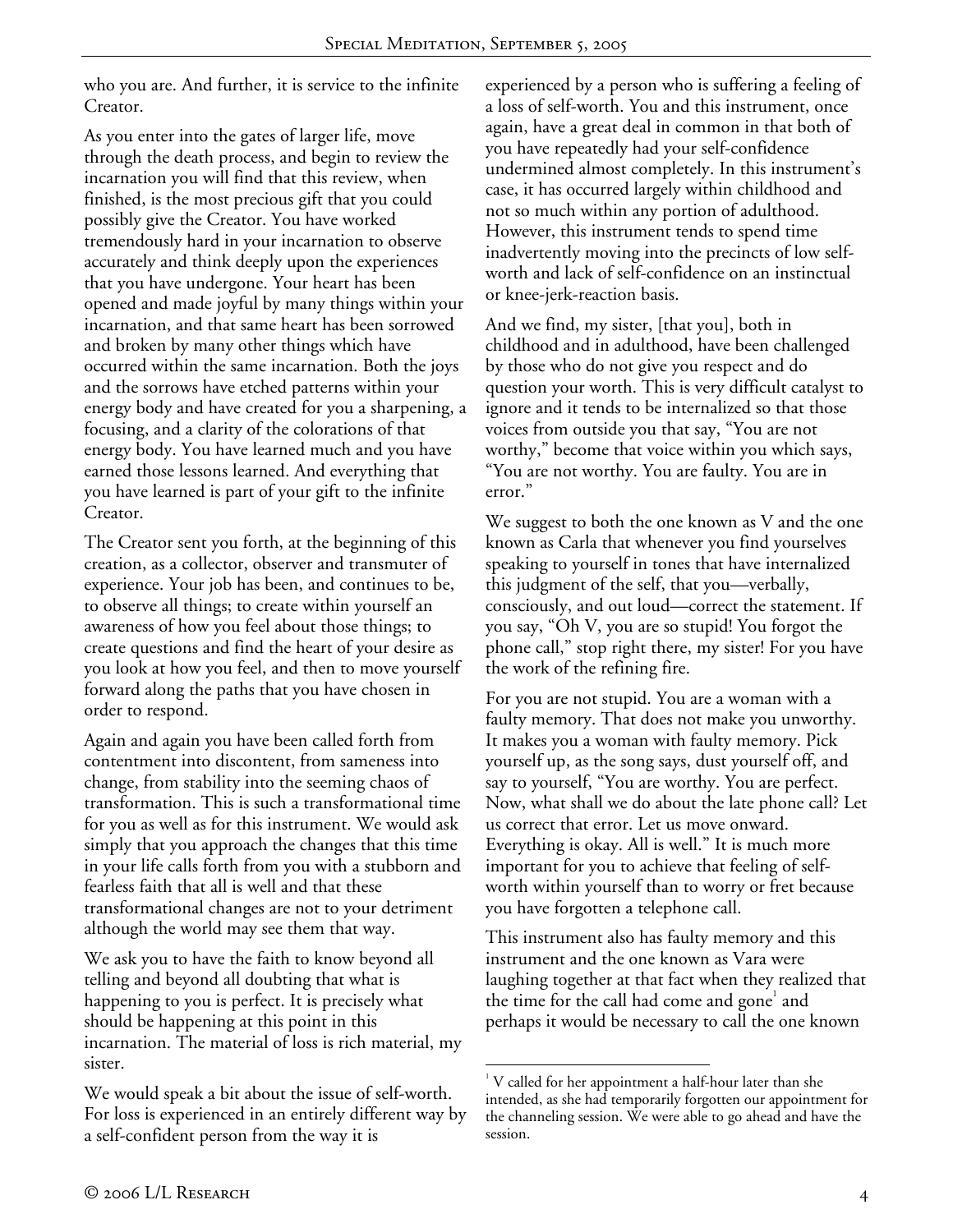as V and create the contact in that way. And the one known as Vara said to the one known as Carla, "You wouldn't know anything about faulty memory, now would you?" And both entities laughed heartily, for indeed the one known as Carla has terrible memory and has created innumerable occasions where she has inconvenienced not only the one known as Vara but all of those within her vicinity.

The circumstances of the present moment are neither positive nor negative. They are the perfect conditions for the evolution of your spirit at this time. What is the goal that you may pursue in the knowledge that you are doing the very best that you can so that you may indeed feel, in a very legitimate and rightful sense, that self-worth and peace of mind that you so crave? It is to realize that your job at this time is to be present with yourself, to encourage and support yourself.

This is the time within your life where you are collecting all the loose ends of self up. You are having the opportunity to love all of them and accept all of them as parts of yourself. If you look at yourself with judgment you shall cut up your peace and you shall be forever in a state of distress and sorrow. If, on the other hand, you start from a standpoint of absolute faith and the point of view that all is as it should be and all is well, then each thing that occurs to you can be looked at with an eye to examining how that makes you feel and what messages you are offering to yourself because of those emotions. And then you are able to examine those emotions to see if you are judging or loving yourself.

## *(Side one of tape ends.)*

## *(Carla channeling)*

You will then be able to deal with each thing that occurs to you from the standpoint of acceptance and the encouragement of those processes through which one goes when one is examining a situation with an eye to solving any problems that the situation has brought up and then, at a deeper level, with an eye to collecting, within the self, the full harvest of information gained from the examination of those emotions and feelings that have been brought up by any given point of difficulty.

Many things will fall away during each part of an incarnation. The refining fire removes the waste of unneeded material. That which is not needed does fall away. That which remains is gold.

Lastly, before we open this session to further questions, we would like to take a look at what gold you contain and what treasure you have within you. As we said at the beginning of this conversation, the ore within you or the self within you that you brought into incarnation is huge, much greater than can be imagined in terms of a personality or a human selfhood. You, and all sparks of the Creator, are a portion of the one infinite Creator.

You are a Creator, furthermore, who, though very imperfect in its realization of itself as Creator, has hands and a voice with which you can reach out and make a change in the environment and in which you speak up and express truth as you see it in this environment of mirrors and illusions that is consensus reality. You can be, therefore, the hands and the voice of the one infinite Creator.

The gold that is in you is your deepest self and as you have moved through many transformations in your life already, you have perhaps noticed that as things fall away from you and as you mature, you have become less and less a creature of personality and more and more a creature of the open heart, a creature whose selfhood is not bounded by what she does, what she wears, and where she goes, but who she is.

This is the part of your incarnation where you are most directly in contact with the ultimate question of, "Who am I?" If you identify yourself with the slag and the waste products of evolution, you shall stay with your body, your personality, and your former habit and you shall be mourning and grieving for your loss.

If, on the other hand, you have the fearlessness to embrace the changes that have taken place within your body, you may see that they are in their way a gift that lets you see more deeply into who you truly are.

What is the true nature of V? What manner of being is she? Recently, an acquaintance of this instrument said to her, "I have always thought I was a physical person having a spiritual experience. I am now, at last, coming to realize that I am a spiritual person having a physical experience." The shift from the self as a person, a wife, a mother, and so forth, to realization of the self as a part of the infinite Creator